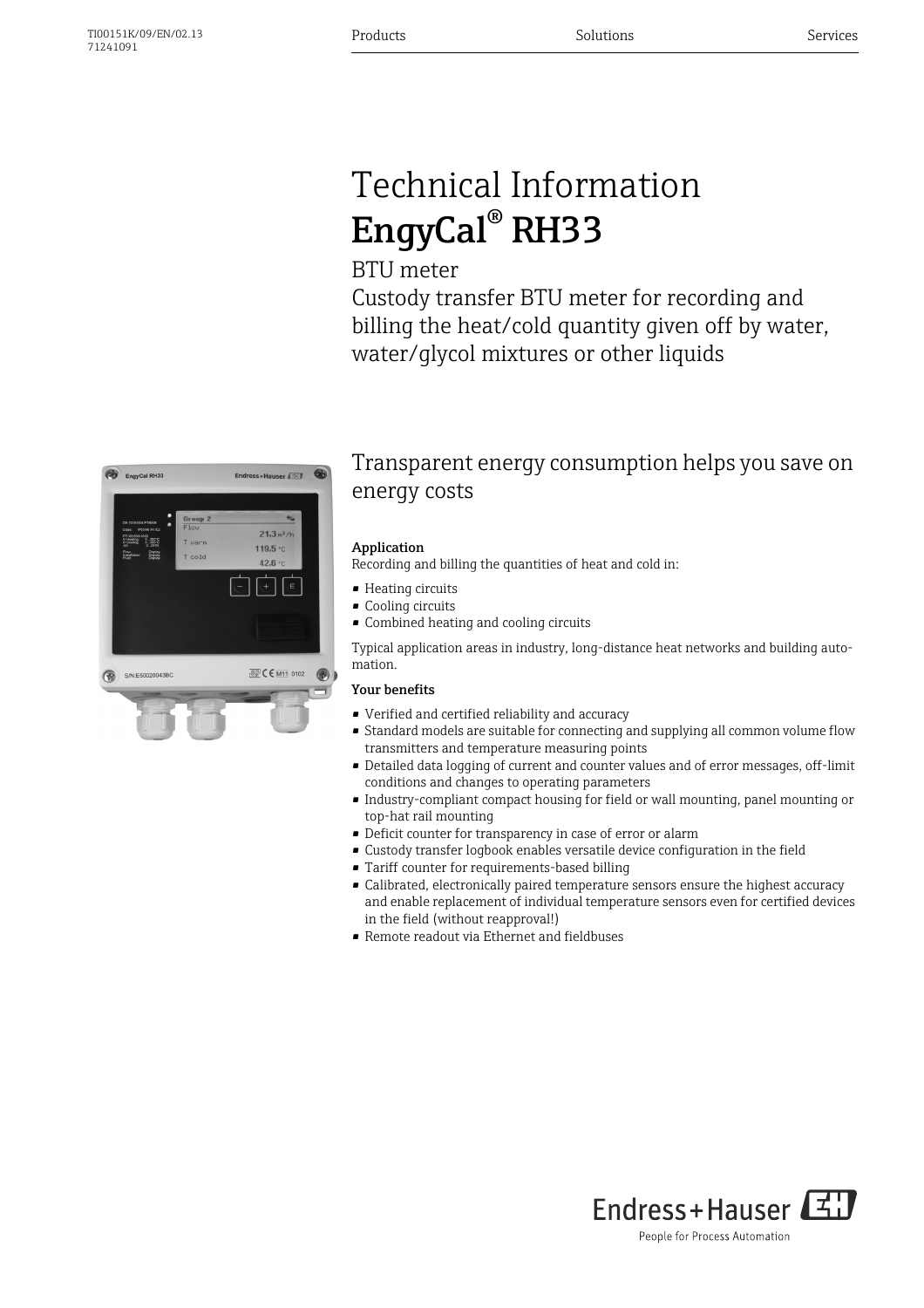### Function and system design

Measuring principle The EngyCal® RH33 BTU meter is used to measure the heat and cold in systems with liquid heat transfer fluids. It is easy to install and read. Thanks to its verified long-term stability and high-precision measurements, the device helps optimize processes and control costs in the process. Comprehensive data analysis options in the Field Data Manager software MS20 (see accessories) identify potential areas for cost reduction.

#### Measuring system



*Measuring system with EngyCal ® RH33, 2x paired temperature sensors and flow sensor*

#### Functions Energy calculation

EngyCal® RH33 calculates the thermal energy of water, glycol/water mixtures or other liquids such as thermal oils in accordance with EN1434.

Calculation basis: IAWPS-IF97 Calculated values:

- $\blacksquare$  Power
- Volume
- Density
- Enthalpy & enthalpy differential
- DP flow compensation
- Mass
- Temperature differential

#### **Counters**

Volume, mass, energy, deficit Optional: tariff1, tariff2 or separate heat/cold energy, balance energy

#### Fault mode / deficit counter

The fault mode of the EngyCal® RH33 can be defined freely (no further calculation or calculation with error value). Thanks to the defined fault mode and the separate deficit counter, the device guarantees transparency for energy calculation and documentation for billing.

For the case of further calculation with an error value, the total calculated energy during the error condition is counted on a deficit counter.

In this case, the output continues to supply the calculated energy value. If values are communicated via buses, these are given the value "invalid". Optionally, an alarm relay can be switched.

#### User-defined heat transfer media

Heat transfer media in cooling circuits usually consist of glycol-water mixtures. Mixtures for the following glycols are already predefined in the EngyCal®:

- Ethylene-glycol
- Antifrogen N
- Glykosol N
- Propylene glycol

For these glycol-water mixtures it is possible to enter the glycol concentration for accurate calculations. If other heat transfer media are used (e.g. thermal oils, cooling agents), the liquid data must be programmed into the device. Tables are available for this purpose in which the user can enter the density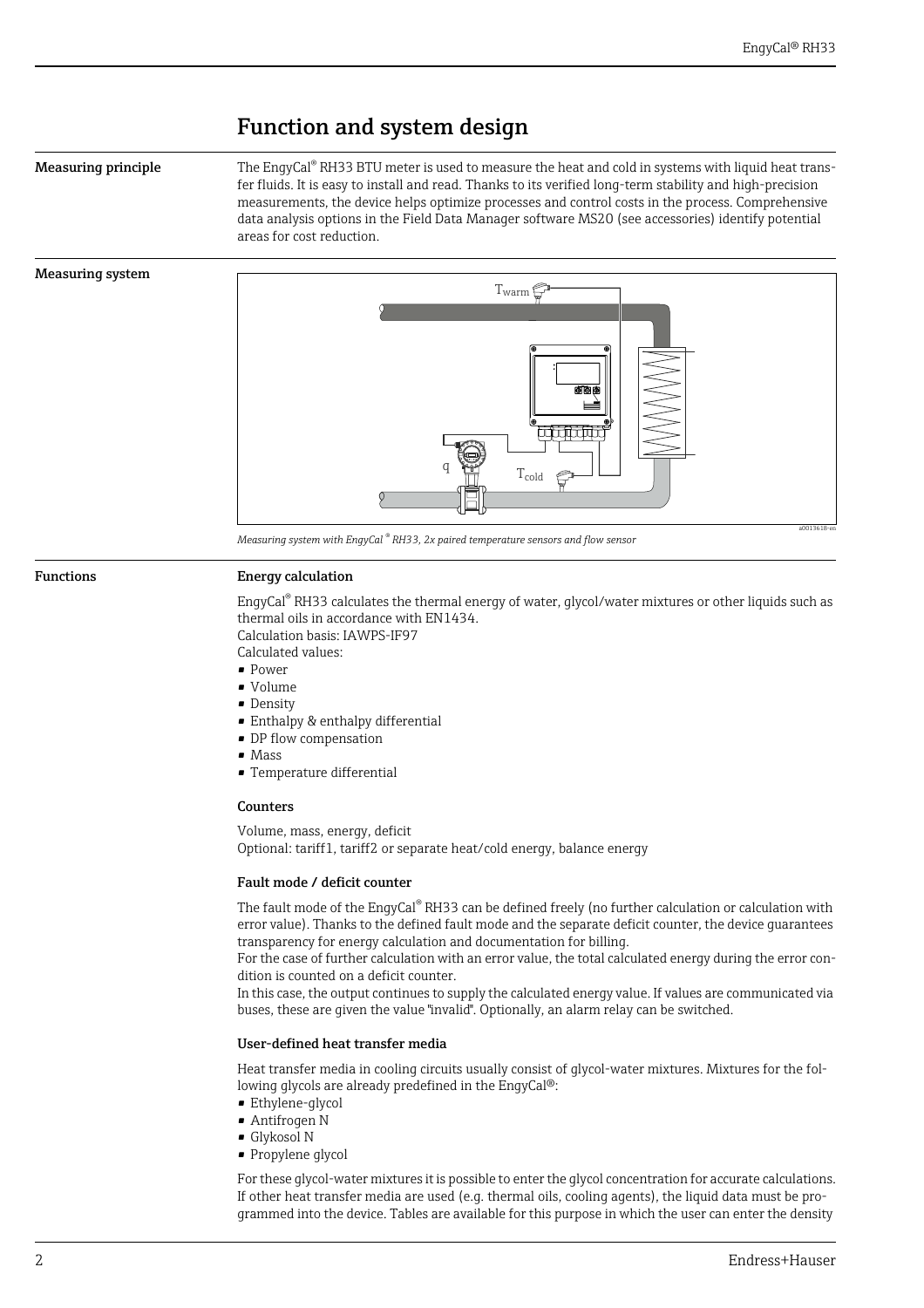and thermal capacity (max. 10 support points). For devices with the "DP Flow Measurement" option, another table with two support points is available for entering the viscosity data. The values between or outside the support points are determined by interpolation or extrapolation.

#### Temperature sensor matching in the device

The temperature sensors are paired internally in the EngyCal® RH33 by storing the sensor characteristic curves via Callendar-van-Dusen coefficients. The Callendar-van-Dusen coefficients are determined by calibrating the temperature sensor.

The internal alignment function makes it possible to use unpaired sensors, and to replace one sensor independently of the second sensor while maintaining or improving accuracy levels (compared to using paired sensors).

#### Compensation of differential pressure flow measurement

The flow calculation according to the differential pressure method is a special form of flow measurement. Volume or mass flow values measured according to the DP method require a specific correction. The iterative solution of the calculation equations listed there allow the best possible accuracy (ca. 0.6 – 1 %) to be attained for DP flow measurements.

Compensation of flow measurement for throttle methods (orifice plate, nozzle).

The measurement (orifice plate, nozzle, Venturi pipe) is carried out according to ISO5167. Flow measurements according to the dynamic pressure method are determined according to the relationship between the differential pressure and flow.

#### Data logging and logbook

#### Event logbook:

The EngyCal RH33® BTU meter has a logbook for measured values and a logbook for events.

In the event logbook, all parameter changes, off-limit conditions, alarms and other events are documented with timestamp such that they are tamper-proof. At minimum, the last 1600 events are stored in non-volatile memory.

The data logging allows process values and calculated values, as well as counters, to be stored in freely definable intervals. Predefined analyses (Day, Month, Year, Billing dates) support the transparency of the process and ensure a quick overview of all consumption values.

All entries into the event logbook and the logged data can be read out automatically via the visualization software (Field Data Manager Software) and backed up in an SQL database so that it is tamperproof.

For fast and easy-to-understand analysis in case of service, an internal diagnostic memory with occurred error messages is also available.

| Analysis                | No. of analyses                                             |
|-------------------------|-------------------------------------------------------------|
| Interval (1min)         | Approx. 700                                                 |
| Day                     | 260 days                                                    |
| Month/year/billing date | 17 years                                                    |
| Events                  | At least 1600 (depending on the length of the message text) |

#### Approval for custody transfer and custody transfer logbook

The device is equipped with a custody transfer switch, which disables configuration ranges that are relevant for custody transfer.

The custody transfer switch is located inside the device. The housing is lead-sealed.

The switch is enabled before delivery if the device is ordered with approval for custody transfer. Following this, it is possible to reconfigure relevant device settings three times. All changes to the parameters are logged in the custody transfer logbook and time-stamped.

The switch can only be reset by the manufacturer.

Thus the seamless documentation enables versatile commissioning and parameter configuration of the computer in the field (without loss of custody transfer approval).

#### Limit value monitoring

Three limits can be assigned as desired the following measured and calculated values: Volume flow, temperature, pressure, mass flow, power (heat flow), density, enthalpy, operating volume, heat and tariff 1, tariff 2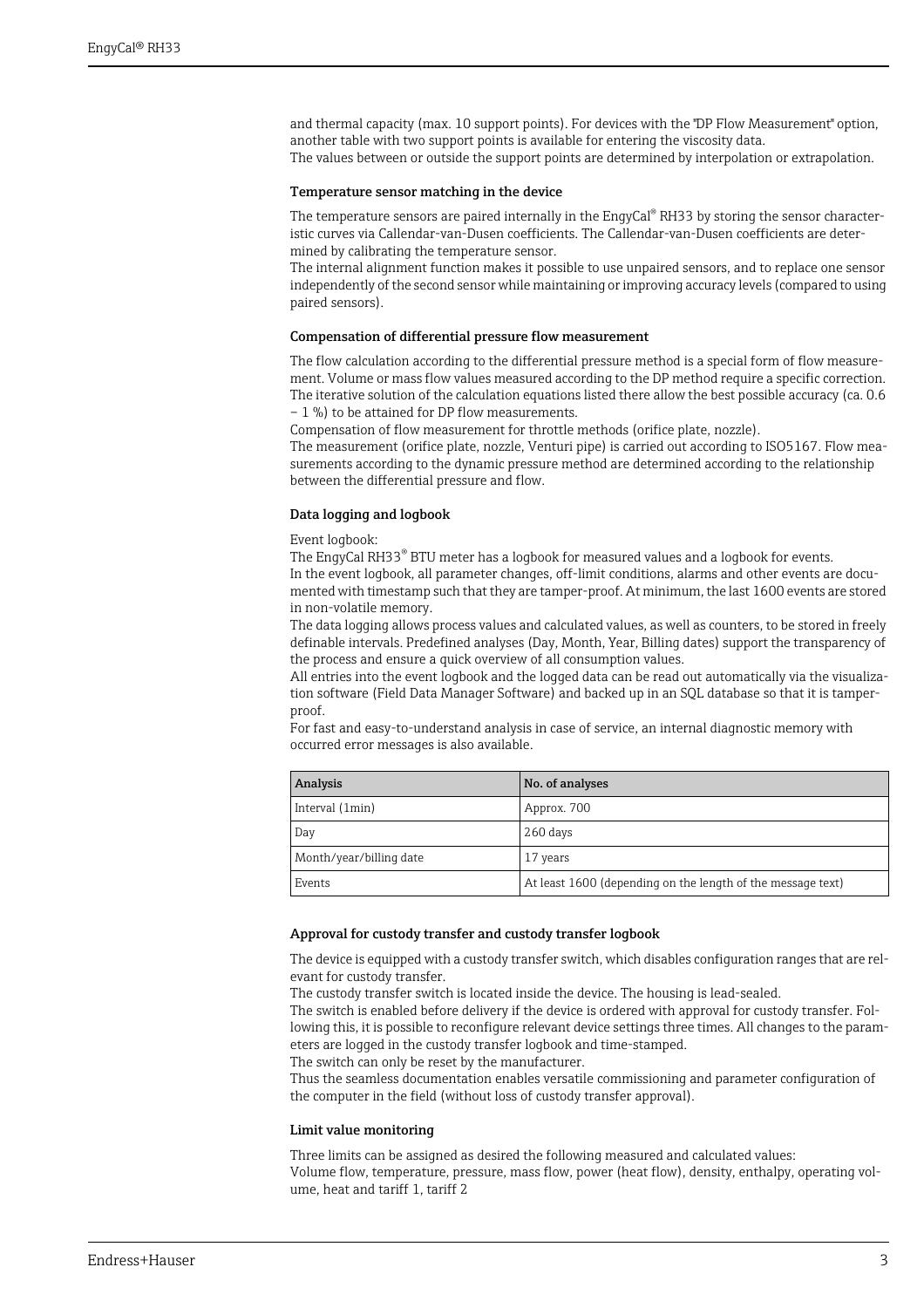In case of violation of the defined limits, an entry is made into the event logbook. In addition, relays can be switched and the off-limit condition can be indicated in the display. Limits are also visible via the integrated Web server.

#### Bidirectional measurement (optional)

EngyCal® RH33 enables bidirectional measurement, i.e. the combined measurement of heat and cold, for example when charging/discharging a heat accumulator, including calculation of the quantities of heat. The bidirectional measurement can be flow-dependent or temperature-dependent. This option cannot be combined with the tariff function.

A digital input can be used to detect the flow direction.

#### Tariff counters (optional)

The tariff counters enable analysis and recording of the energy on an additional counter.

Two types of tariff counter are available: A defined tariff can be activated by an event or via the digital inputs. If the defined event occurs, the calculated energy is counted at this tariff.

Tariff counters enable, for example, invoicing on specific billing dates (due date invoicing), requirements-based billing (daytime/nighttime tariff) and analysis of counters when reaching set points, e.g. power-dependent.

Various tariff models are available for selection in the device, e.g. Energy; Power, warm; Power, cold; Time.

The standard counters continue running at the same time, e.g. they are not affected by the activation of the tariff counters.

This option cannot be combined with the bidirectional measurement function.

#### Real time clock (RTC)

The device has a real time clock that can be synchronized via a free digital input or using the Field Data Manager software MS20.

The real time clock continues running even in case of a power failure, the device documents power on and off; the clock switches automatically or (optionally) manually from daylight saving to standard time.

#### **Display**

To display measured values, counters and calculated values, 6 groups are available. Each group can be assigned up to 3 values or meter readings as desired.

#### Analyzing the stored data - Field Data Manager software MS20

The Field Data Manager Software allows the stored measured values, alarms and events, and the device configuration to be read out from the device (automatically) so that they are tamper-proof and stored securely in an SQL database. The software offers centralized data management with a variety of visualization functions. Using an integrated system service, analyses and reports can be created, printed and stored fully automatically. Security is provided by the FDA-compliant audit trail of the software and the extensive user management. Simultaneous access and analysis of data from various workstations or users is supported (client-server architecture).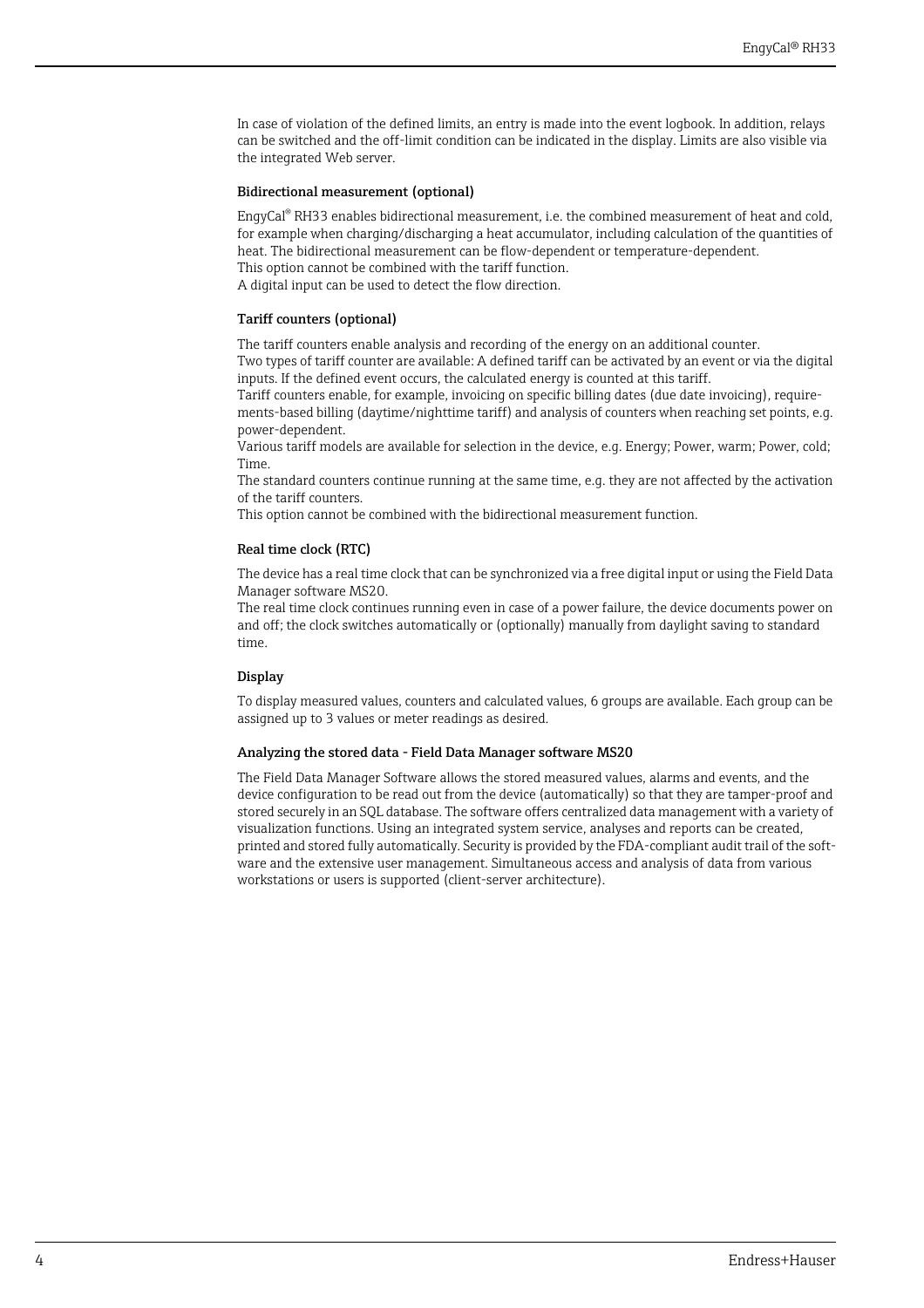### Input

Current/pulse input This input can be used either as a current input for 0/4 to 20 mA signals (not if the approval for custody transfer option has been selected) or as a pulse/frequency input.

The input is galvanically isolated (500 V testing voltage towards all other inputs and outputs).

#### Cycle time

The cycle time is 250 ms or 500 ms respectively when using one or two RTD inputs.

#### Reaction time

In the case of analog signals, the reaction time is the time between the change at the input and the time when the output signal is equivalent to 90% of the full scale value. The reaction time is lengthened by 250 ms if an RTD with 3-wire measurement is connected.

| Input                             | Output                       | Reaction time [ms] |
|-----------------------------------|------------------------------|--------------------|
| Current                           | Current                      | $\leq 600$         |
| Current                           | Relay/digital output         | $\leq 600$         |
| <b>RTD</b>                        | Current/relay/digital output | $\leq 600$         |
| Cable open circuit detection      | Current/relay/digital output | $\leq 600$         |
| Cable open circuit detection, RTD | Current/relay/digital output | $\leq 1100$        |
| Pulse input                       | Pulse output                 | $\leq 600$         |

#### Current input

| Measuring range:          | $0/4$ to 20 mA + 10 % over range               |
|---------------------------|------------------------------------------------|
| Accuracy:                 | 0.1 % of full scale value                      |
| Temperature drift:        | 0.01 %/K (0.0056 %/°F) of the full scale value |
| Loading capacity:         | Max. 50 mA, max. 2.5 V                         |
| Input impedance (load):   | 50 $\Omega$                                    |
| $HART^{\circ}$ signals    | Not affected                                   |
| A/D converter resolution: | 20 bit                                         |

#### Pulse/frequency input

The pulse/frequency input can be configured for different frequency ranges:

- Pulses and frequencies up to 12.5 kHz
- Pulses and frequencies up to 25 Hz (filters out bounce contacts, max. bounce time: 5 ms)

| Minimum pulse width:                                                                         |                                  |  |
|----------------------------------------------------------------------------------------------|----------------------------------|--|
| Range up to 12.5 kHz<br>Range up to 25 Hz                                                    | $40$ us<br>$20 \text{ ms}$       |  |
| Maximum permissible contact bounce time:                                                     |                                  |  |
| Range up to 25 Hz<br>5 <sub>ms</sub>                                                         |                                  |  |
| Pulse input for active voltage pulses and contact sensors as per EN 1434-2, Class IB and IC: |                                  |  |
| Non-conductive state<br>Conductive state                                                     | $\leq 1$ V<br>$\geq 2$ V         |  |
| No-load supply voltage:                                                                      | $3V$ to 6 V                      |  |
| Current limiting resistance in the power supply<br>(pull-up at input):                       | 50 k $\Omega$ to 2 M $\Omega$    |  |
| Maximum permissible input voltage:                                                           | 30 V (for active voltage pulses) |  |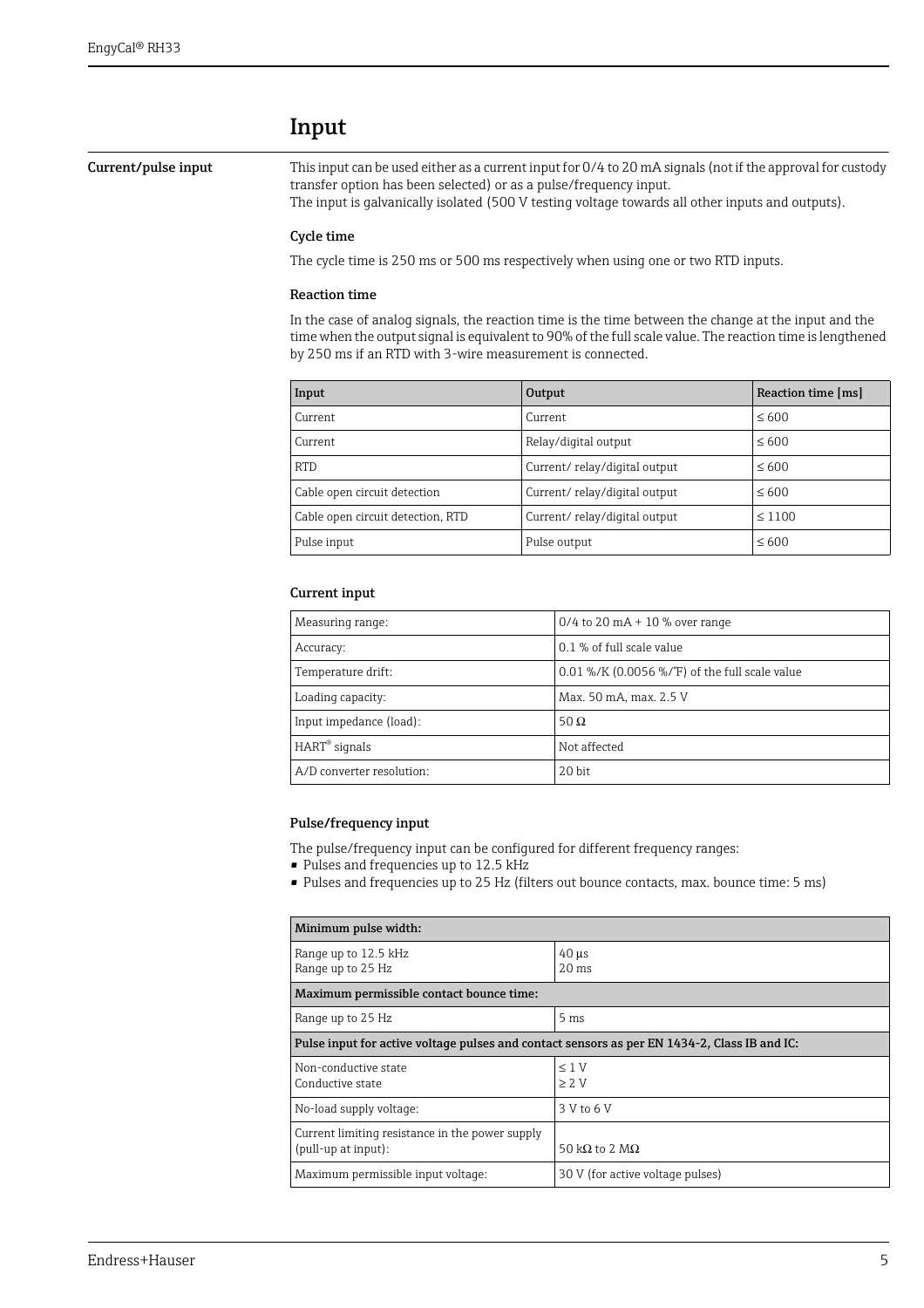| Pulse input for contact sensors as per EN 1434-2, Class ID and IE:     |                                                        |  |
|------------------------------------------------------------------------|--------------------------------------------------------|--|
| Low-level<br>High-level                                                | $\leq$ 1.2 mA<br>$\geq 2.1$ mA                         |  |
| No-load supply voltage:                                                | 7 V to 9 V                                             |  |
| Current limiting resistance in the power supply<br>(pull-up at input): | 562 Ωto 1 kΩ                                           |  |
| Not suitable for active input voltages.                                |                                                        |  |
| Current/pulse input:                                                   |                                                        |  |
| Low-level<br>High-level                                                | $\leq$ 8 mA<br>$\geq$ 13 mA                            |  |
| Loading capacity:                                                      | Max. 50 mA, max. 2.5 V                                 |  |
| Input impedance (load):                                                | 50 $\Omega$                                            |  |
| Accuracy during frequency measurement:                                 |                                                        |  |
| Basic accuracy:                                                        | 0.01 % of measured value                               |  |
| Temperature drift:                                                     | 0.01 % of measured value over entire temperature range |  |

| Pulse output of the flow<br>sensor | RH33 setting                                 | <b>Electrical connection</b>                                                              | Remark                                                                                                                                                                                                              |
|------------------------------------|----------------------------------------------|-------------------------------------------------------------------------------------------|---------------------------------------------------------------------------------------------------------------------------------------------------------------------------------------------------------------------|
| Mechanical contact                 | Pulse ID/IE up to25 Hz                       | $\, {\bf B}$<br>$\cup$<br>$\mathsf{A}$<br>11<br>A0015354<br>A Sensor<br>B RH33            | "Pulse IB/IC+U" up to 25 Hz can<br>also be used. The current through<br>the contact is lower then (approx.<br>0.05 mA instead of 9 mA).<br>Advantage: less load;<br>disadvantage: lower interference<br>resistance. |
| Open Collector (NPN)               | Pulse ID/IE up to 25 Hz<br>or up to 12.5 kHz | 0.<br>$\, {\bf B}$<br>$\mathcal{A}_{\mathcal{A}}$<br>11<br>A0015355<br>A Sensor<br>B RH33 | "Pulse IB/IC+U" can also be used.<br>The current through the contact is<br>lower then (approx. 0.05 mA<br>instead of 9 mA). Advantage: less<br>load; disadvantage: lower<br>interference resistance.                |
| Active voltage                     | Pulse IB/IC+U                                | 10<br>$\boldsymbol{A}$<br>B<br>11<br>A0015356<br>A Sensor<br>B RH33                       | The switching threshold is<br>between 1 V and 2 V                                                                                                                                                                   |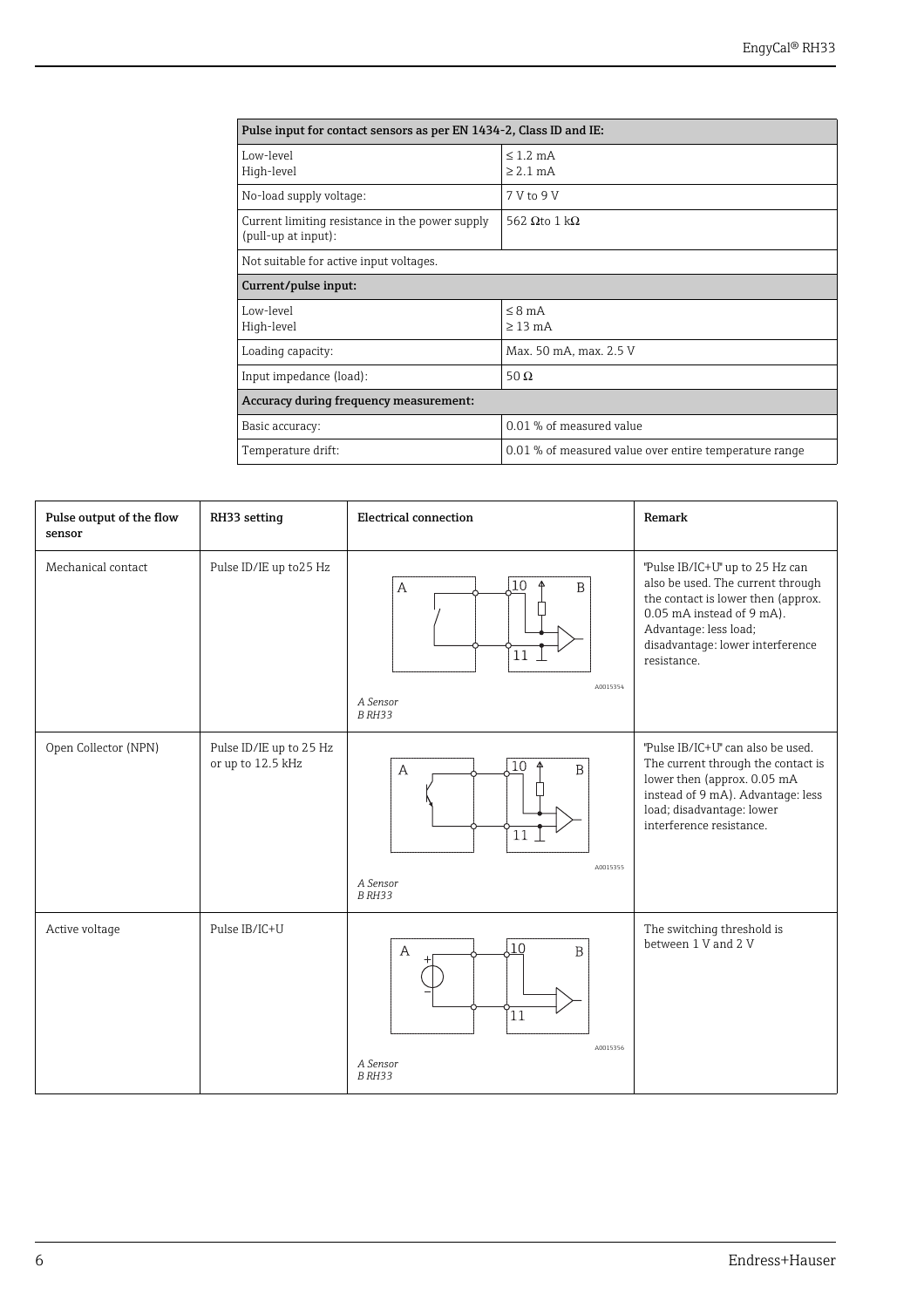| Pulse output of the flow<br>sensor   | RH33 setting                                 | <b>Electrical connection</b>                                | Remark                                               |
|--------------------------------------|----------------------------------------------|-------------------------------------------------------------|------------------------------------------------------|
| Active current                       | Pulse I                                      | <u> 50</u><br>B<br>А<br>$\sqrt{51}$<br>A0015357<br>A Sensor | The switching threshold is<br>between 8 mA and 13 mA |
|                                      |                                              | B RH33                                                      |                                                      |
| Namur sensor (as per<br>EN60947-5-6) | Pulse ID/IE up to 25 Hz<br>or up to 12.5 kHz | 10<br>4<br>$\mathbf B$<br>$\mathsf{A}$<br>11<br>A0015359    | No monitoring for short circuit is<br>carried out.   |
|                                      |                                              | A Sensor<br>B RH33                                          |                                                      |

2 x current/RTD input These inputs can be used either as current inputs (0/4 to 20 mA; not if the approval for custody transfer option has been selected) or as resistance temperature detector (RTD = resistance thermometer) inputs. It is also possible to configure one input as a current input and the other as an RTD input. The two inputs are galvanically connected but galvanically isolated from the other inputs and outputs (testing voltage: 500 V).

### Current input

| $0/4$ to 20 mA + 10 % over range               |
|------------------------------------------------|
| 0.1 % of full scale value                      |
| 0.01 %/K (0.0056 %/°F) of the full scale value |
| Max. 50 mA, max. 2.5 V                         |
| 50 $\Omega$                                    |
| 24 bit                                         |
|                                                |
|                                                |

#### RTD input

Pt100, Pt500 and Pt1000 resistance temperature detectors can be connected to this input. Endress+Hauser resistance temperature detectors, type TR10, are optionally available - see ordering information.

| Measuring ranges:                                |                                                                                                                                                                      |
|--------------------------------------------------|----------------------------------------------------------------------------------------------------------------------------------------------------------------------|
| Pt100 exact:<br>Pt100 wide:<br>Pt500:<br>Pt1000: | $-200$ °C to 300 °C ( $-328$ to 572 °F)<br>-200 °C to 600 °C (-328 to 1112 °F)<br>$-200$ °C to 300 °C ( $-328$ to 572 °F)<br>$-200$ °C to 300 °C ( $-328$ to 572 °F) |
| Connection method:                               | 2-, 3- or 4-wire connection                                                                                                                                          |
| Accuracy:                                        | 4-wire:<br>0.06% of measuring range<br>3-wire:<br>0.06% of measuring range $+$ 0.8 K (1.44 °F)                                                                       |
| Temperature drift:                               | $0.01\%$ /K (0.0056 %/°F) of the measuring range                                                                                                                     |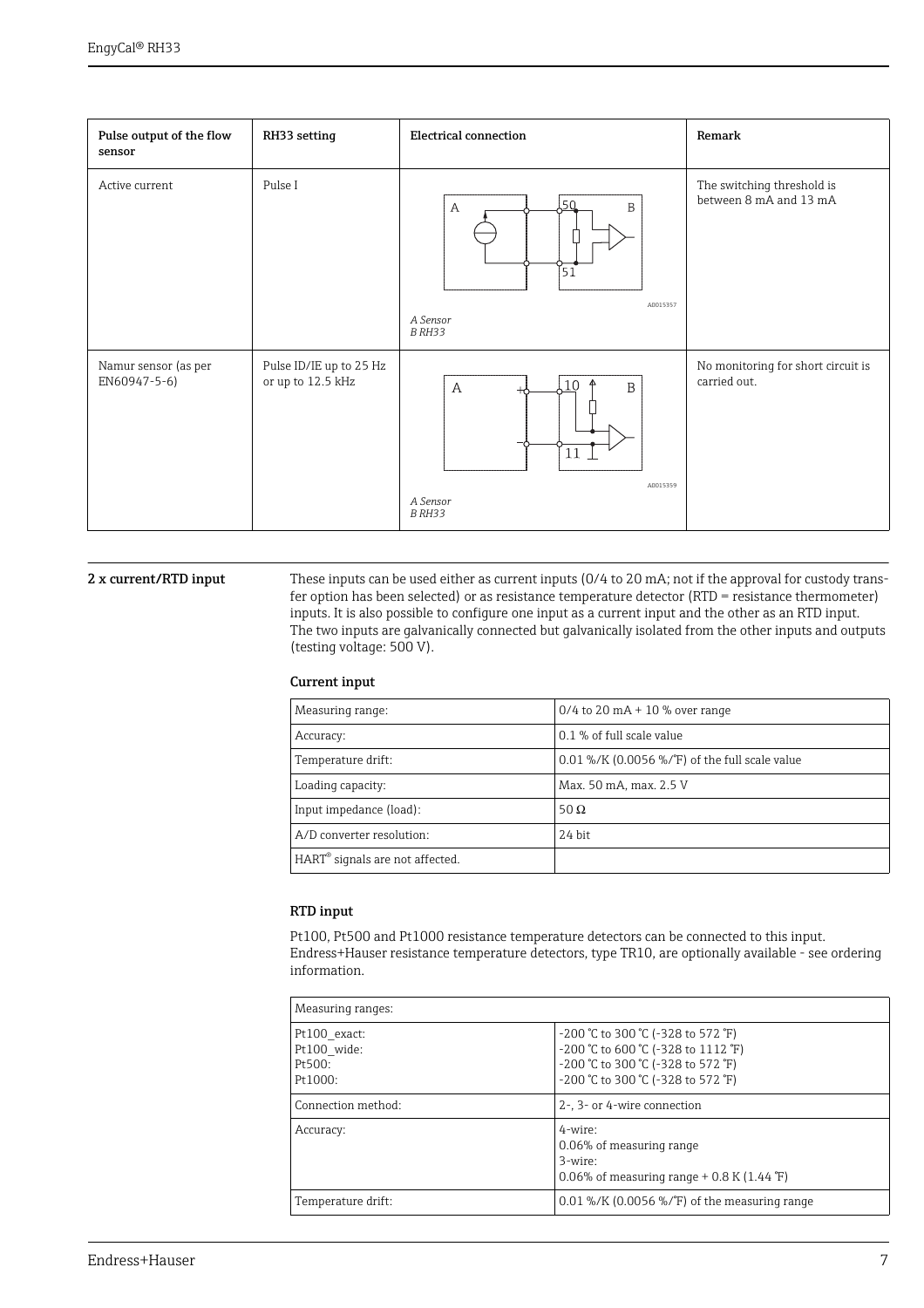| Delta T measurement (differential measurement<br>ı between<br>both RTD inputs): | $0.03$ °C (0.054 °F)        |
|---------------------------------------------------------------------------------|-----------------------------|
| Characteristic curves:                                                          | DIN EN 60751:2008 IPTS-90   |
| Max. cable resistance:                                                          | $40\,\Omega$                |
| Cable open circuit detection:                                                   | Outside the measuring range |

Digital inputs Two digital inputs are available for switching the following functions.

| Digital input 1                                                                 | Digital input 2                                                                                          |
|---------------------------------------------------------------------------------|----------------------------------------------------------------------------------------------------------|
| Activate tariff counter 1<br>Time synchronization<br>Lock device (Block set up) | Activate tariff counter 2<br>Change flow direction<br>Time synchronization<br>Lock device (Block set up) |

### Input level:

To IEC 61131-2 type 3: Logical "0" (corresponds to -3 to +5 V), activation with logical "1" (corresponds to +11 to +30 V)

#### Input current:

Max. 3.2 mA

#### Input voltage:

Max. 30 V (steady-state, without destroying the input)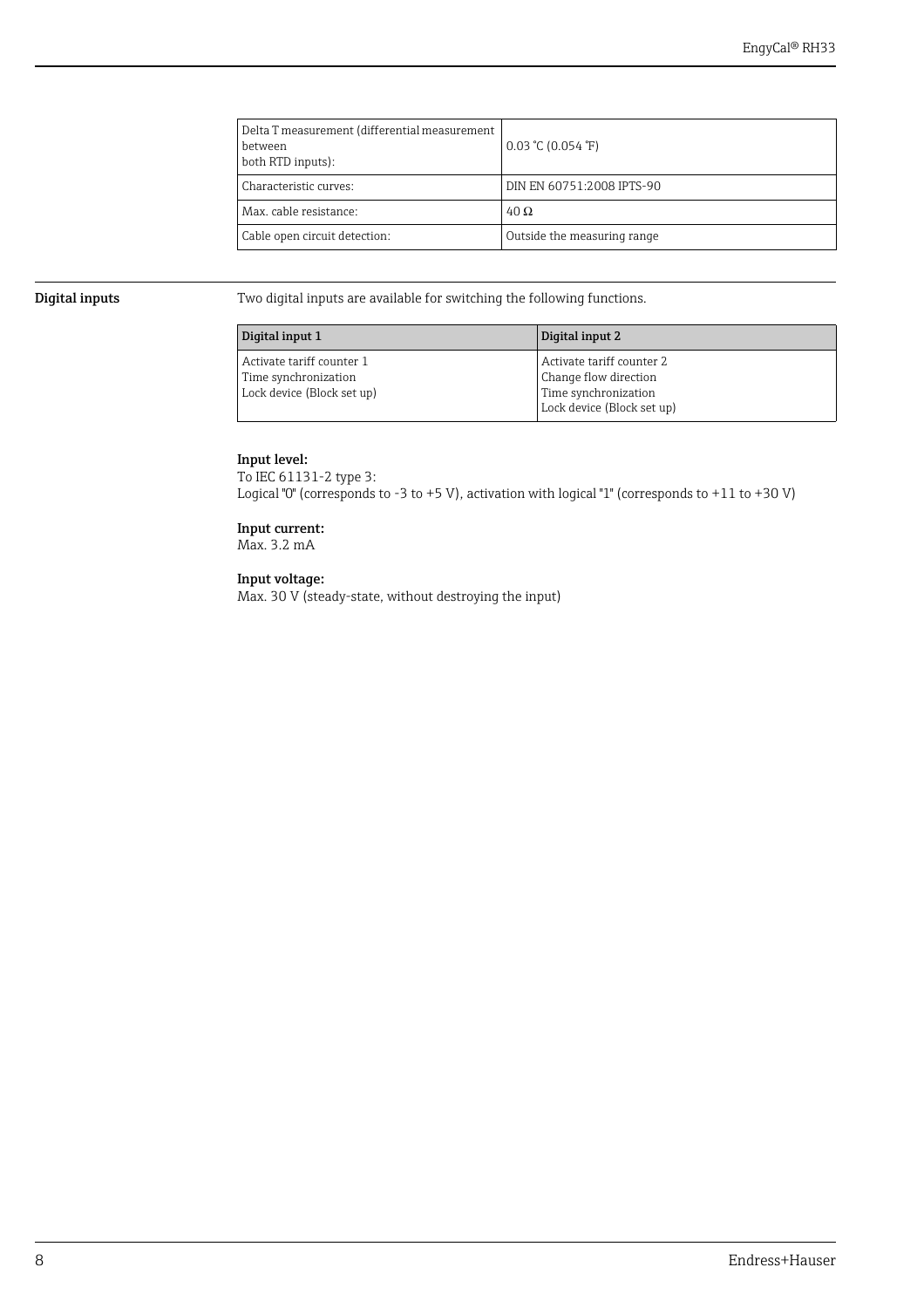### **Output**

Current/pulse output (option)

This output can be used either as a 0/4 to 20 mA current output or as a voltage pulse output. The output is galvanically isolated (500 V testing voltage towards all other inputs and outputs).

### Current output

| Output range:             | $0/4$ to 20 mA + 10 % over range                      |
|---------------------------|-------------------------------------------------------|
| Load:                     | 0 to 600 Ω (as per IEC 61131-2)                       |
| Accuracy:                 | 0.1 % of full scale value                             |
| Temperature drift:        | 0.01 %/K (0.0056 %/°F) of the full scale value        |
| Inductive load:           | Max. 10 mH                                            |
| Capacitance load:         | Max. 10 µF                                            |
| Ripple:                   | Max. 12 mVpp on 600 $\Omega$ for frequencies < 50 kHz |
| D/A converter resolution: | 14 bit                                                |

#### Pulse output

| Frequency:              | Max. 12.5 kHz                        |
|-------------------------|--------------------------------------|
| Pulse width:            | Min. 40 µs                           |
| Voltage level:          | Low: $0$ to $2V$<br>High: 15 to 20 V |
| Maximum output current: | $2.2 \text{ mA}$                     |
| Short-circuit proof     |                                      |

2 x relay output The relays are designed as NO contacts. The output is galvanically isolated (1500 V testing voltage towards all other inputs and outputs).

| Max, relay switching capacity: | AC: 250 V, 3 A<br>DC: 30 V, 3 A |
|--------------------------------|---------------------------------|
| Minimum contact load:          | 10 V. 1 mA                      |
| Min. switching cycles:         | $>10^{5}$                       |

#### 2 x digital output, open collector (option)

The two digital inputs are galvanically isolated from one another and from all the other inputs and outputs (testing voltage: 500 V). The digital outputs can be used as status or pulse outputs.

| Frequency:               | Max. 1 kHz                                                             |
|--------------------------|------------------------------------------------------------------------|
| Pulse width:             | Min. 500 µs                                                            |
| Current:                 | Max. 120 mA                                                            |
| Voltage:                 | Max. 30 V                                                              |
| Voltage drop:            | Max. 2 V in conductive state                                           |
| Maximum load resistance: | 10 k $\Omega$<br>For higher values, the switching edges are flattened. |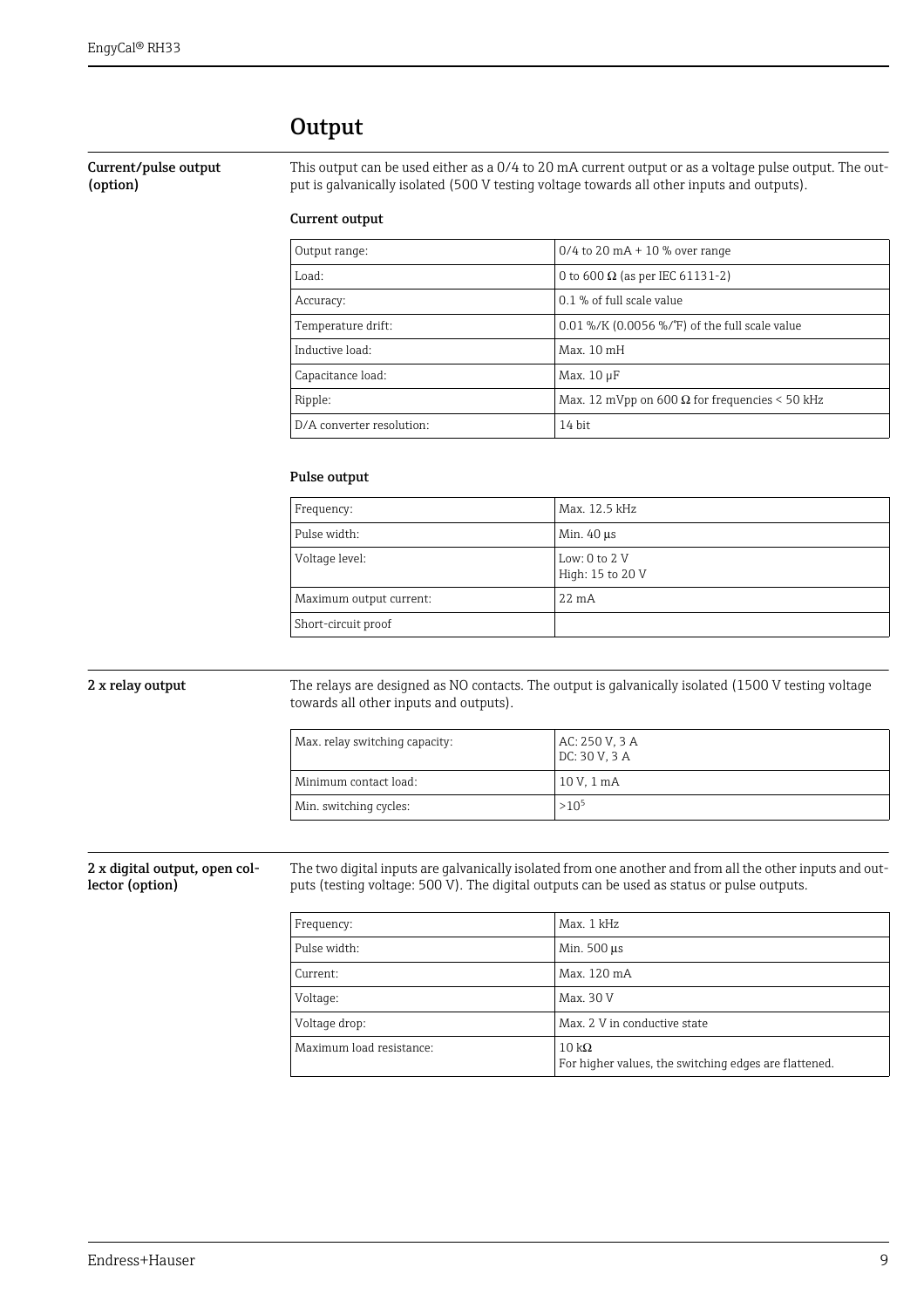#### Auxiliary voltage output (transmitter power supply)

The auxiliary voltage output can be used to power the transmitter or control the digital inputs. The auxiliary voltage is short-circuit proof and galvanically isolated (500 V testing voltage towards all other inputs and outputs).

| Output voltage:                             | $24$ V DC $\pm$ 15% (not stabilized) |
|---------------------------------------------|--------------------------------------|
| Max. 70 mA<br>Output current:               |                                      |
| HART <sup>®</sup> signals are not affected. |                                      |

## Terminal assignment

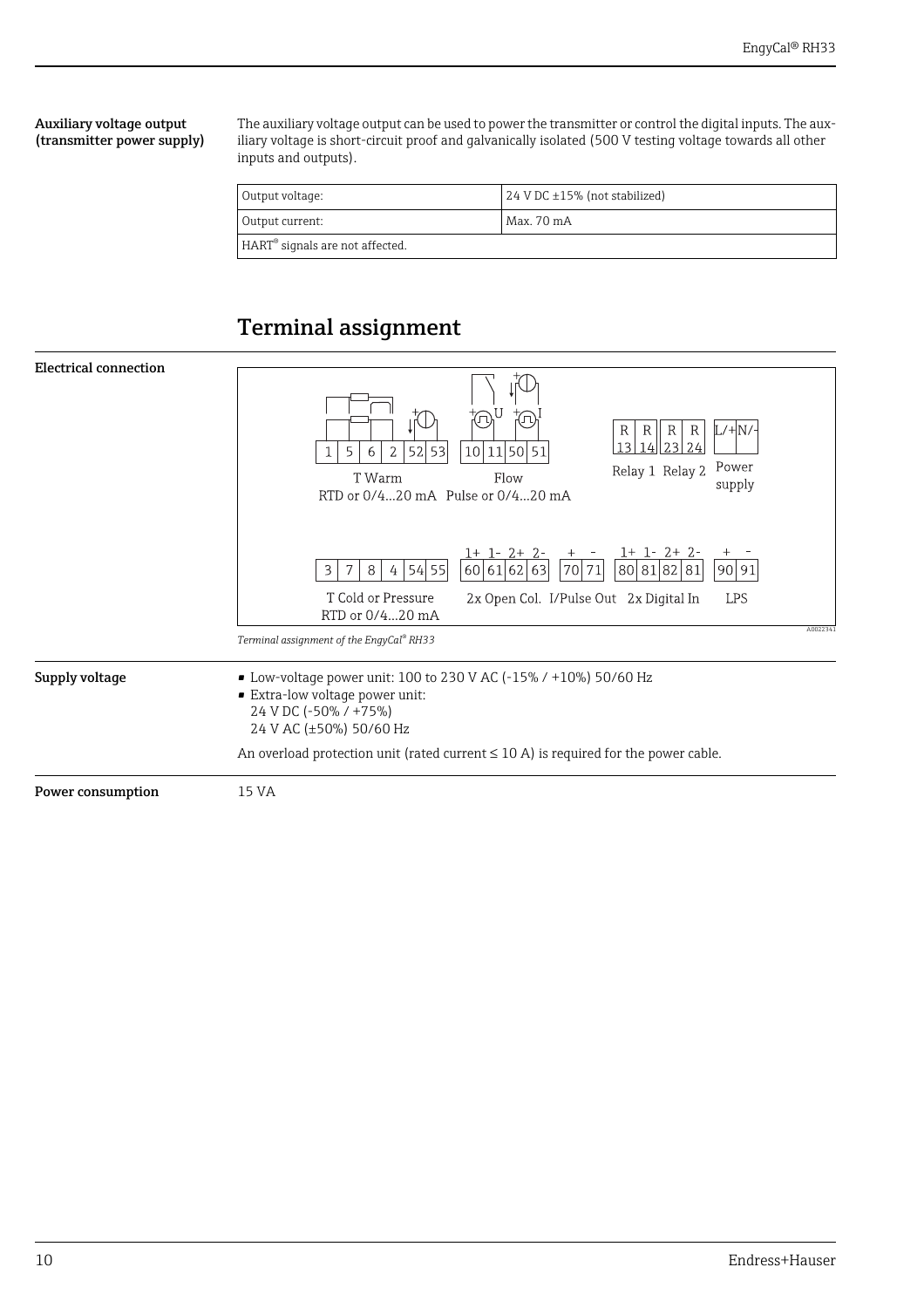### Communication interfaces

A USB interface (with CDI protocol), and optionally Ethernet, are used to configure the device and read out the values. ModBus and M-Bus are optionally available as communication interfaces. None of the interfaces has a modifying effect on the device in accordance with PTB Requirement PTB-A 50.1.

### Connection: Type B socket Specification: USB 2.0 Speed: Full speed (max. 12 MBit/sec) Max. cable length:  $\vert$  3 m (9.8 ft.)

USB device

Ethernet TCP/IP The Ethernet interface is optional, and cannot be combined with other optional interfaces. It is galvanically isolated (testing voltage: 500 V). A standard patch cable (e.g. CAT5E) can be used to connect the Ethernet interface. A special cable gland is available for this purpose which allows users to guide preterminated cables through the housing. Via the Ethernet interface, the device can be connected to office equipment using a hub or a switch.

| Standard:          | 10/100 Base-T/TX (IEEE 802.3) |
|--------------------|-------------------------------|
| Socket:            | $RI-45$                       |
| Max. cable length: | 100 m (328 ft.)               |

#### Web server

When the device is connected via Ethernet, the display values can also be read out via the Internet using a web server.

Data can be read out via the web server in HTML or XML format.

| <b>RS485</b> | Connection            | 3-pin pluq-in terminal      |
|--------------|-----------------------|-----------------------------|
|              | Transmission protocol | <b>RTU</b>                  |
|              | Transmission rate     | 2400/4800/9600/19200/38400  |
|              | Parity                | Choose from None, Even, Odd |
|              |                       |                             |

### Modbus TCP The Modbus TCP interface is optional, and cannot be ordered with other optional interfaces. It is used to connect the device to higher-order systems to transmit all measured values and process values. The Modbus TCP interface is physically identical to the Ethernet interface.

Modbus RTU The Modbus RTU (RS-485) interface is optional, and cannot be ordered with other optional interfaces. It is galvanically isolated (testing voltage: 500 V) and used to connect the device to higher-order systems to transmit all measured values and process values. It is connected via a 3-pin plug-in terminal.

M-Bus The M-Bus (Meter Bus) interface is optional, and cannot be ordered with other optional interfaces. It is galvanically isolated (testing voltage: 500 V) and used to connect the device to higher-order systems to transmit all measured values and process values. It is connected via a 3-pin plug-in terminal.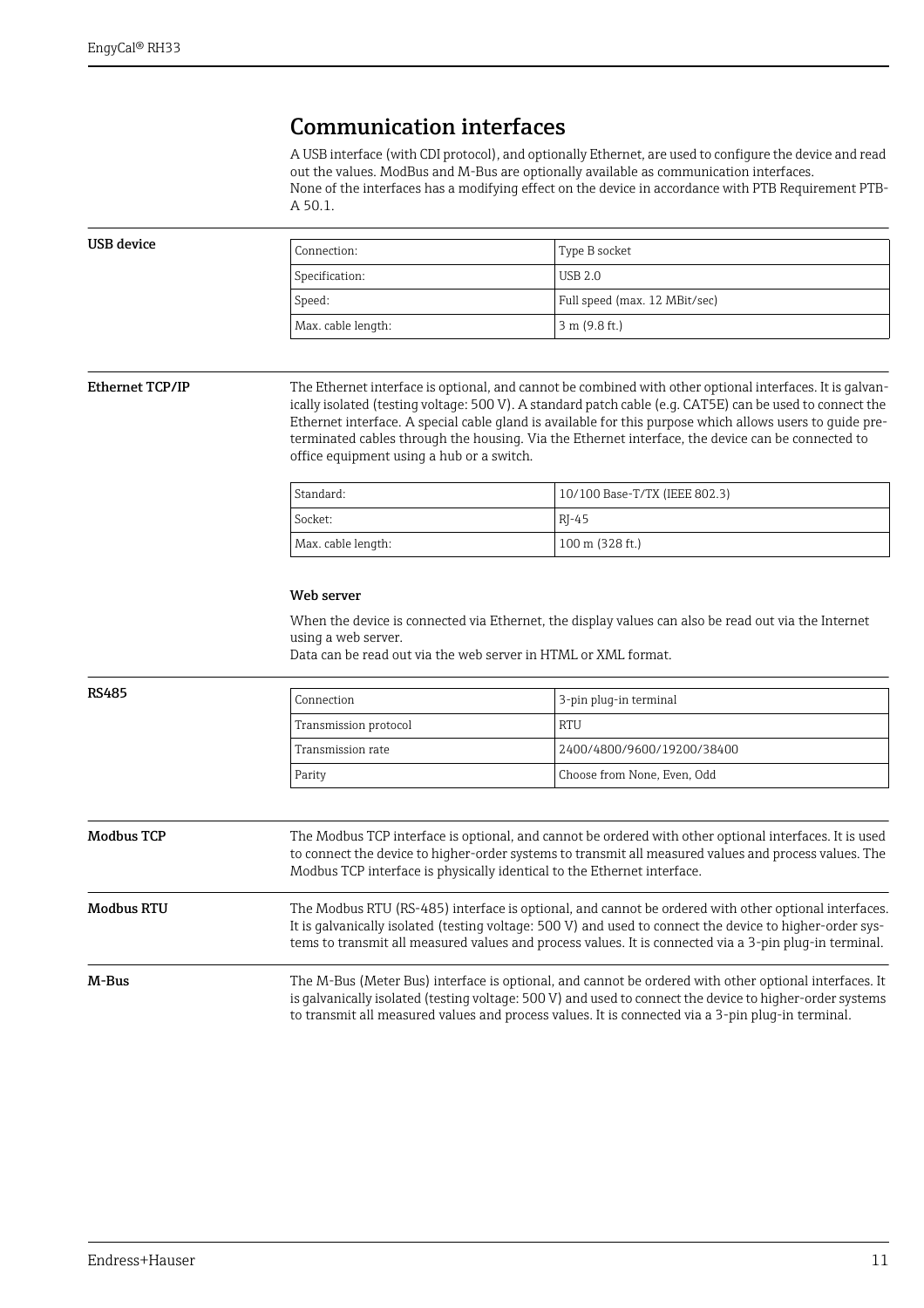## Performance characteristics

Reference operating conditions

- Power supply 230 V AC  $\pm$  10%; 50 Hz  $\pm$  0.5 Hz
- Warm-up time > 2 h
- Ambient temperature 25 °C  $\pm$  5 K (77  $\pm$  9 °F)
- Humidity  $39\% \pm 10\%$  RH

#### Arithmetic unit

| Medium                               | Variable                                             | Range                                                                                                                    |  |
|--------------------------------------|------------------------------------------------------|--------------------------------------------------------------------------------------------------------------------------|--|
|                                      | Temperature measuring range                          | 0 to 350 °C (32 to 662 °F)                                                                                               |  |
|                                      | Temperature differential range $\Delta T$            | 0 to 350 K (0 to 630 °F)                                                                                                 |  |
|                                      | Measuring range approved for custody<br>transfer     | 0 to 300 °C (32 to 572 °F)<br>ΔT: 3 to 297 K (5.4 to 534.6 °F)                                                           |  |
| Water                                | Accuracy                                             | 3 to 20 K (5.4 to 36 °F) < 0.7% of the measured<br>value<br>20 to 300 K (36 to 540 °F) < 0.2% of the mea-<br>sured value |  |
|                                      | Accuracy acc. to EN1434/OIML75                       | $\pm$ (0.5 + $\Delta\Theta$ min/ $\Delta\Theta$ ) %                                                                      |  |
| Water/qlycol                         | Glycol concentration                                 | $0 - 60 %$                                                                                                               |  |
|                                      | Temperature measuring range                          | -40 to 350 °C (-40 to 662 °F)                                                                                            |  |
|                                      | Maximum temperature differential<br>range $\Delta T$ | 0 to 390 K (0 to 702 °F)                                                                                                 |  |
|                                      | Accuracy ( $0 - 40$ % glycol)                        | 3 to 20 K (5.4 to 36 °F) < 0.9% of the measured<br>value<br>20 to 300 K (36 to 540 °F) < 0.4% of the mea-<br>sured value |  |
| Liquids                              | Temperature measuring range                          | -200 to 600 ℃ (-328 to 1112 °F)                                                                                          |  |
|                                      | Maximum temperature differential<br>range $\Delta T$ | 0 to 390 K (0 to 702 °F)                                                                                                 |  |
| Error limit for AT                   |                                                      | see water                                                                                                                |  |
| Measurement and calculation interval |                                                      | 500 ms                                                                                                                   |  |

### Installation

Installation instructions Mounting location

Wall/pipe mounting, panel or top-hat rail as per IEC 607151)

### **Orientation**

The orientation is only determined by the legibility of the display.

## Environment

| Ambient temperature range | $-20$ to $+60$ °C (-4 to $+140$ °F)                          |
|---------------------------|--------------------------------------------------------------|
| Storage temperature       | $-30$ to $+70$ °C ( $-22$ to 158 °F)                         |
| Climate class             | As per IEC 60 654-1 Class B2, as per EN 1434 ambient class C |

1) According to UL approval panel or surface mountable only.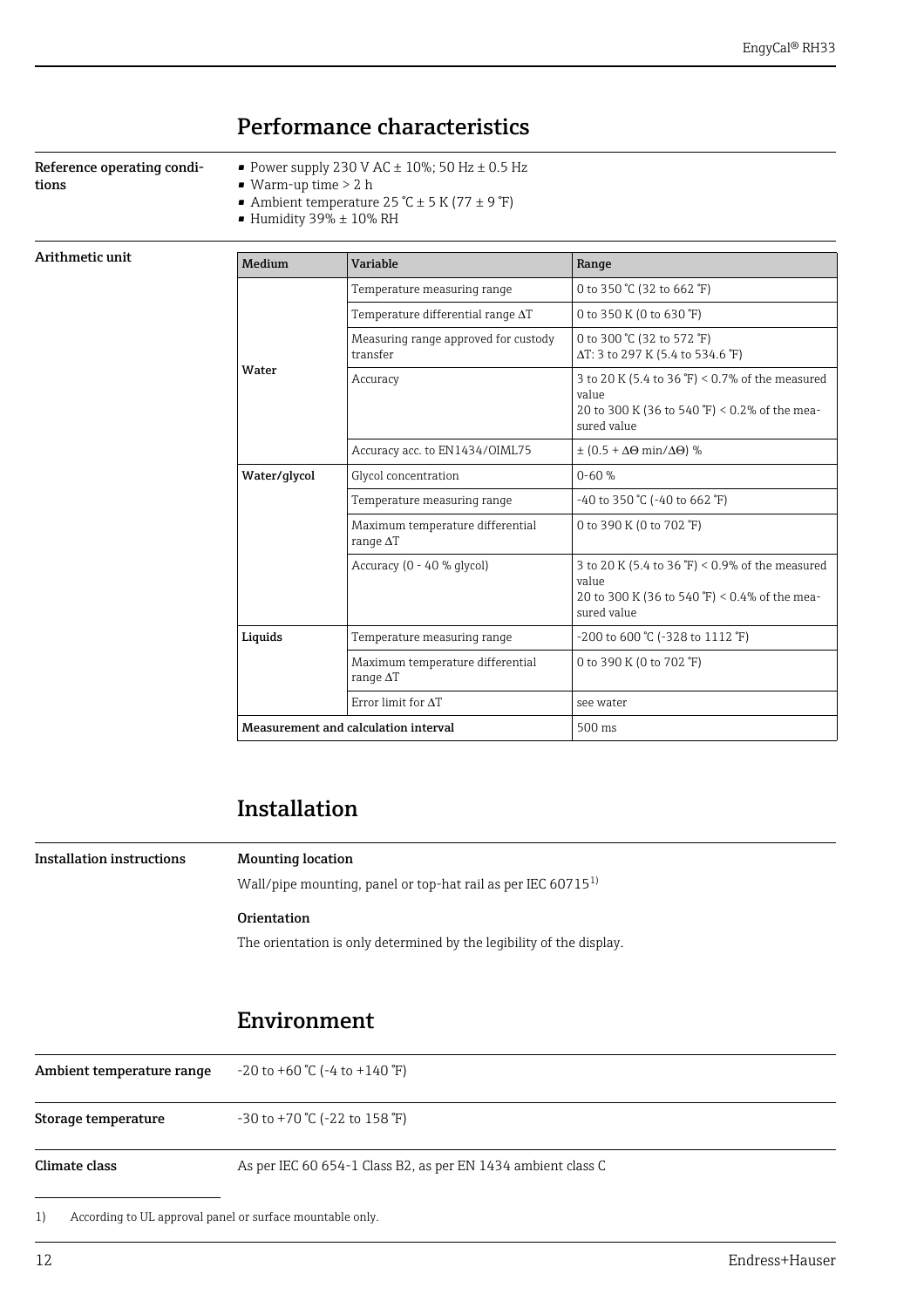| Humidity                           | Maximum relative humidity 80 % for temperatures up to 31 °C (87.8 °F), decreasing linearly to 50 %<br>relative humidity at 40 ℃ (104 °F).                                                                                                   |
|------------------------------------|---------------------------------------------------------------------------------------------------------------------------------------------------------------------------------------------------------------------------------------------|
| Electr. safety                     | As per IEC 61010-1, UL61010-1 and CAN C22.2 No 1010-1.<br>• Protection class II<br>• Overvoltage category II<br>• Pollution degree 2<br>$\bullet$ Overload protection $\leq 10$ A<br>• Operating altitude: up to 2000 m (6560 ft) above MSL |
| Degree of protection               | • Panel mounting: IP65 front panel, IP20 rear panel (not evaluated by UL)<br>■ Top-hat rail: IP20<br>■ Field housing: IP66, NEMA4x (for cable gland with double seal insert: IP65) (not evaluated by UL)                                    |
| Electromagnetic compatibil-<br>ity | As per EN 1434-4, EN 61326 and Namur NE21                                                                                                                                                                                                   |

## Mechanical construction

Design, dimensions EngyCal® RH33



*BTU meter housing; dimensions in mm (in)*

| Weight    | Approx. 700 q (1.5 lbs)                                                                                                         |
|-----------|---------------------------------------------------------------------------------------------------------------------------------|
| Material  | Housing: fiber-glass reinforced plastic, Valox 553                                                                              |
| Terminals | Spring terminals, $2.5 \text{ mm}^2$ (14 AWG); auxiliary voltage with plug-in screw terminal (AWG 30-12;<br>torque 0.5-0.6 Nm). |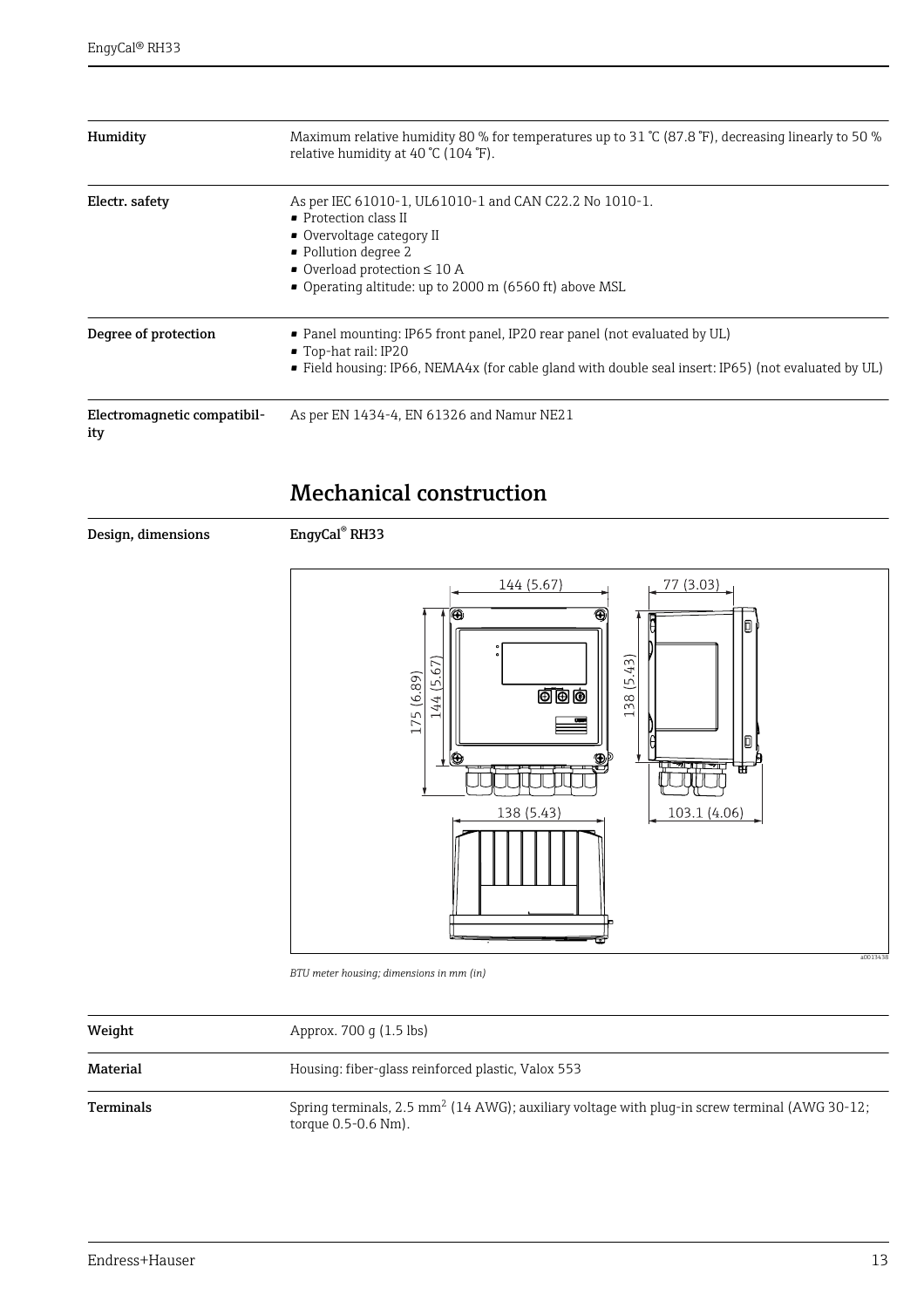#### Resistance temperature detector TR10 (option)



*Optional resistance temperature detector TR10; dimensions in mm (dimensions in inches in brackets)*

*IL Insertion length*

*L Immersion length*

More technical data on the resistance temperature detector TR10 can be found in the associated Technical Information, which you can download from www.de.endress.com/download.

| Cylindrical<br>Conical<br>15(0.6)<br>G<br>G1/2"<br>SW/AF<br>E<br>ΤĪ<br><b>NPT</b><br>8(0.32)<br>NPT1/2"<br>TL<br>ML,<br>L | <b>Process connection</b> |  | Version |  | Thread length TL in<br>mm (in) |
|---------------------------------------------------------------------------------------------------------------------------|---------------------------|--|---------|--|--------------------------------|
|                                                                                                                           |                           |  |         |  |                                |
|                                                                                                                           |                           |  |         |  |                                |
| a0008620                                                                                                                  |                           |  |         |  |                                |

#### Process connection of resistance temperature detector TR10 (option)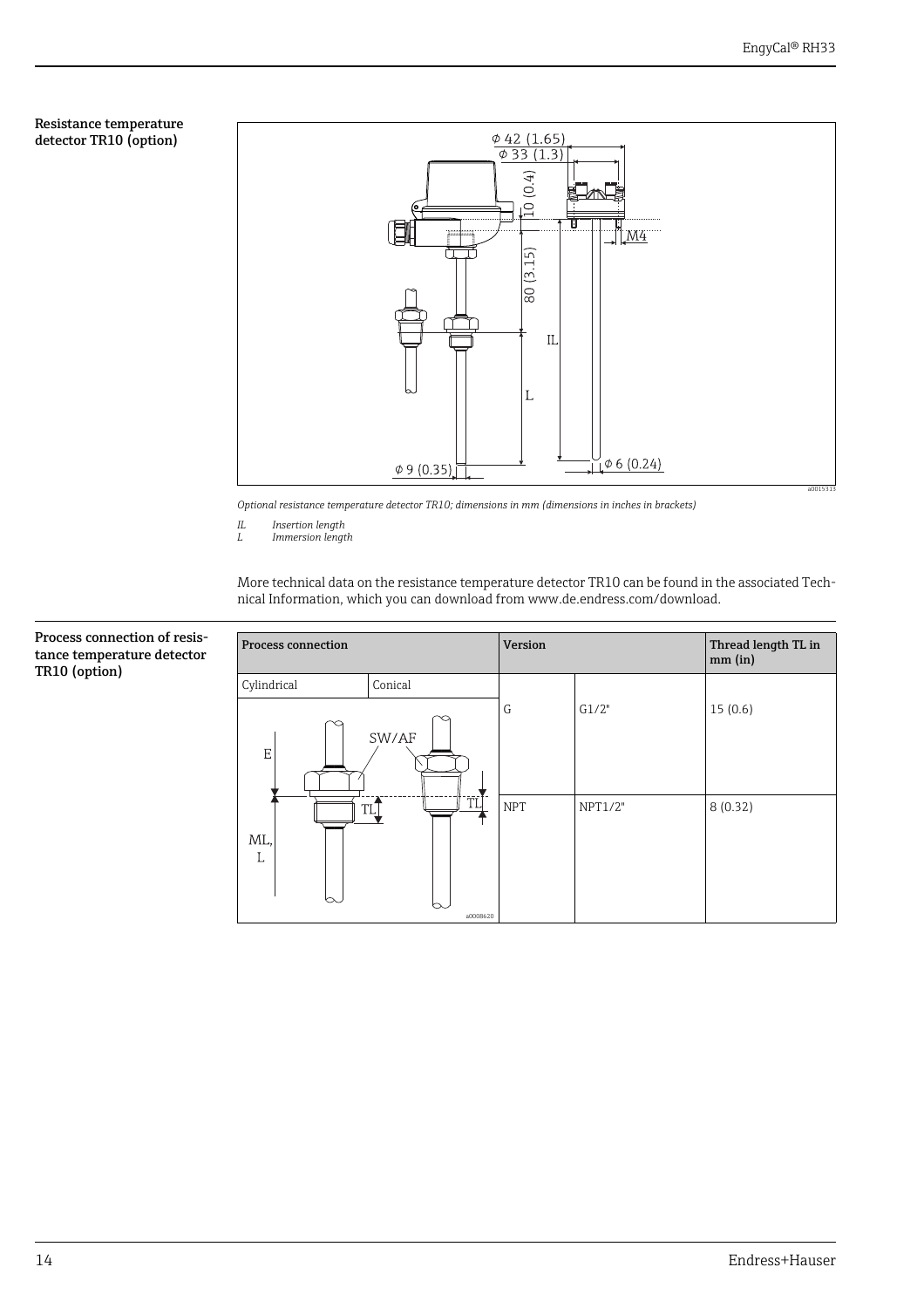## Human interface

#### Display elements • Display:

160 x 80 dot matrix LCD with white background, color switches to red in an alarm condition, active display area 70 x 34 mm (2.76 x 1.34 ")

• LED status display: Operation: 1 x green Fault indication: 1 x red



*Display and operating elements of the BTU meter*

- 
- *1 LED green, "Operation" 2 LED red, "Fault indicator"*
- *3 USB connection for configuration*
- *4 Operating keys: -, +, E 5 160x80 DOT matrix display*
- 

| Local operation         | 3 keys, "-", "+", "E".                                                                                                                                                                                                                                                                                                                                                                                                                                                                 |  |  |
|-------------------------|----------------------------------------------------------------------------------------------------------------------------------------------------------------------------------------------------------------------------------------------------------------------------------------------------------------------------------------------------------------------------------------------------------------------------------------------------------------------------------------|--|--|
| Configuration interface | USB interface, front-panel, optional Ethernet interface: configuration via PC with FieldCare Device<br>Setup configuration software.                                                                                                                                                                                                                                                                                                                                                   |  |  |
| Data logging            | Real time clock                                                                                                                                                                                                                                                                                                                                                                                                                                                                        |  |  |
|                         | $\bullet$ Drift: 15 min per year                                                                                                                                                                                                                                                                                                                                                                                                                                                       |  |  |
|                         | • Power reserve: 1 week                                                                                                                                                                                                                                                                                                                                                                                                                                                                |  |  |
| Software                | • Field Data Manager software MS20: Visualization software and database for analyzing and eval-<br>uating the measuring data and calculated values, as well as tamper-proof data logging.<br>FieldCare Device Setup: The device can be programmed using the FieldCare PC software. FieldCare<br>Device Setup is included in the scope of supply of the Commubox FXA291 or RXU10-G1 (see 'Acces-<br>sories') or can be downloaded at no charge from www.products.endress.com/fieldcare. |  |  |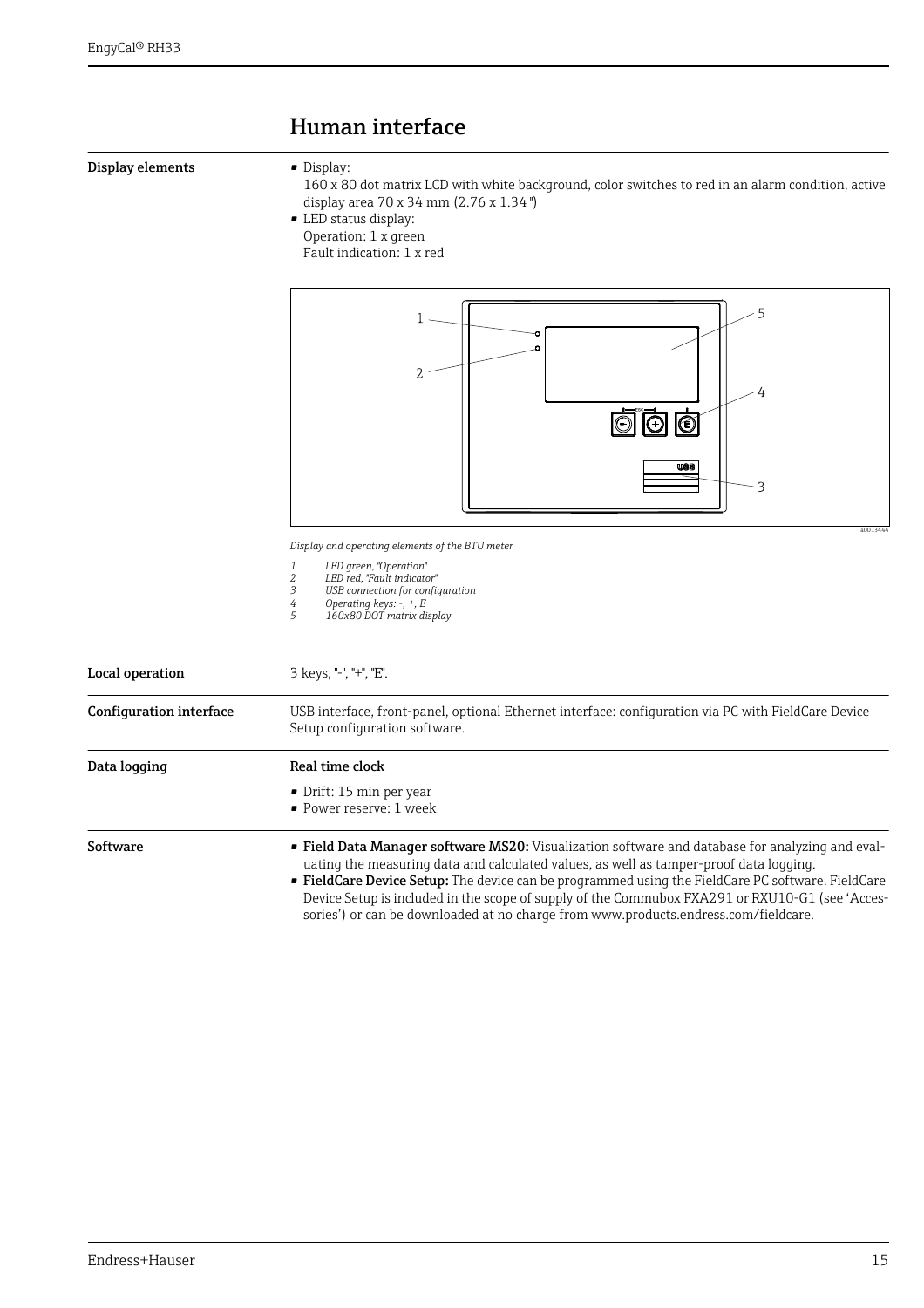|                                     | Approval for custody transfer As per MID (EN1434 water/liquids) and OIML R75                                                                                                                                                                                                                                                                                                                                                                                                                                                                                                                                                                                                                                                                                                                                                                                                                                                               |
|-------------------------------------|--------------------------------------------------------------------------------------------------------------------------------------------------------------------------------------------------------------------------------------------------------------------------------------------------------------------------------------------------------------------------------------------------------------------------------------------------------------------------------------------------------------------------------------------------------------------------------------------------------------------------------------------------------------------------------------------------------------------------------------------------------------------------------------------------------------------------------------------------------------------------------------------------------------------------------------------|
| CE mark                             | The measuring system meets the legal requirements of the EU directives. Endress+Hauser confirms<br>successful testing of the device by affixing to it the CE mark.                                                                                                                                                                                                                                                                                                                                                                                                                                                                                                                                                                                                                                                                                                                                                                         |
| Other standards and guide-<br>lines | $\blacksquare$ IEC 60529:<br>Degrees of protection provided by enclosures (IP code)<br>■ IEC 61010-1: 2001 cor 2003<br>Safety requirements for electrical equipment for measurement, control and laboratory use<br>$\blacksquare$ IEC 61326 series:<br>Electromagnetic compatibility (EMC requirements)<br>· NAMUR NE21, NE43<br>Association for Standards for Control and Regulation in the Chemical Industry<br>$\blacksquare$ IAWPS-IF 97<br>Internationally applicable and recognized calculation standard (since 1997) for steam and water.<br>Issued by the International Association for the Properties of Water and Steam (IAPWS).<br>$\bullet$ OIML R75<br>International construction and testing regulation for water energy managers by the Organisation<br>Internationale de Métrologie Légale.<br>$\blacksquare$ EN 1434<br>$\blacksquare$ EN ISO 5167<br>Measurement of fluid flow by means of pressure differential devices |
| <b>CSA GP</b>                       | ■ CAN/CSA-22.2 No. 61010-1, 2 <sup>nd</sup> Edition                                                                                                                                                                                                                                                                                                                                                                                                                                                                                                                                                                                                                                                                                                                                                                                                                                                                                        |
| UL approval                         | $\bullet$ UL 61010-1, 2 <sup>nd</sup> Edition                                                                                                                                                                                                                                                                                                                                                                                                                                                                                                                                                                                                                                                                                                                                                                                                                                                                                              |

## Certificates and approvals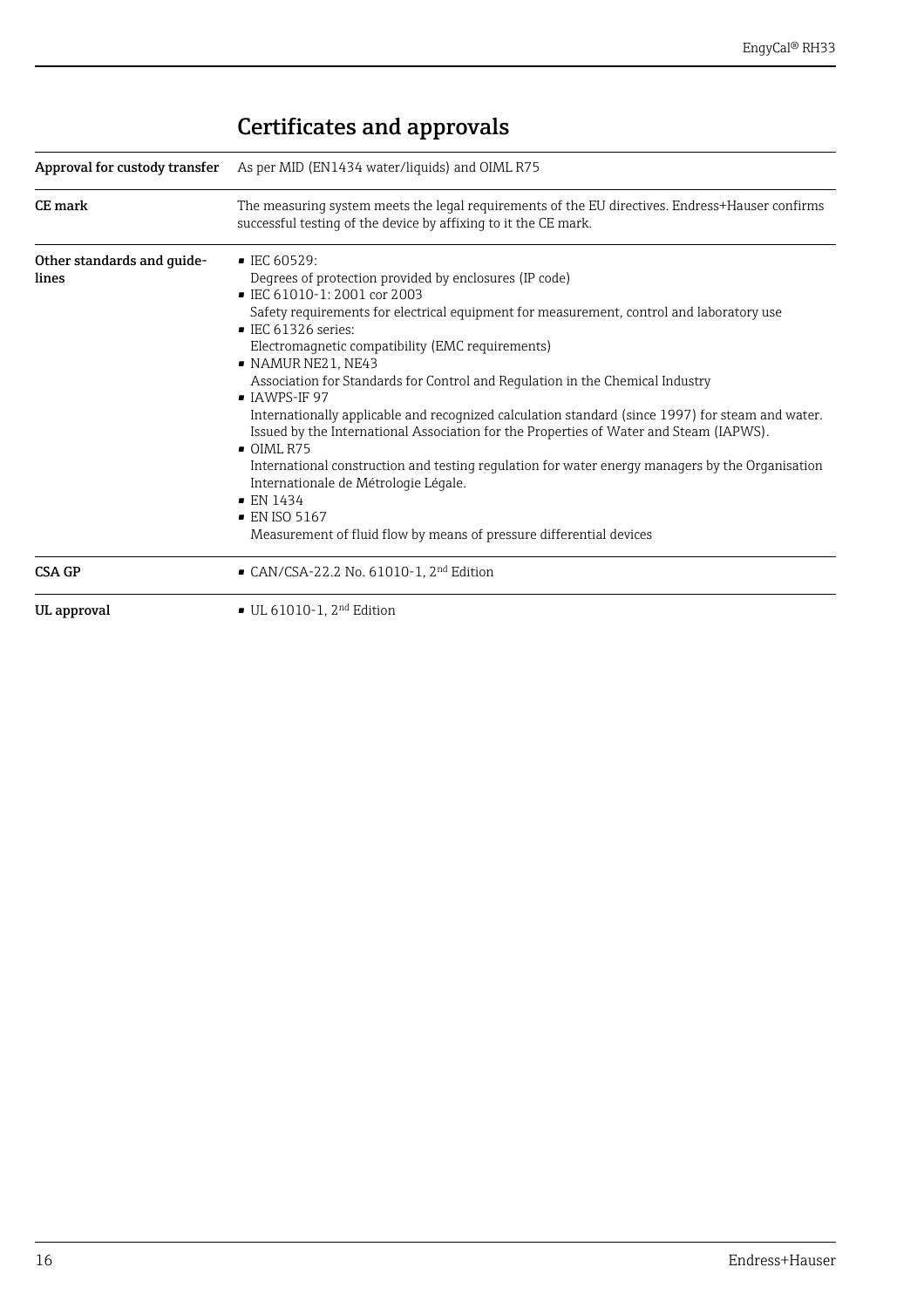## Ordering information

Detailed ordering information is available from the following sources:

- In the Product Configurator on the Endress+Hauser website: www.endress.com → Select country → Instruments → Select device → Product page function: Configure this product
- From your Endress+Hauser Sales Center: www.endress.com/worldwide

#### Product Configurator - the tool for individual product configuration

- Up-to-the-minute configuration data
- Depending on the device: Direct input of information specific to measuring point, such as measuring range or operating language
- Automatic verification of exclusion criteria
- Automatic creation of the order code and its breakdown in PDF or Excel output format
- Ability to order directly in the Endress+Hauser Online Shop

### Accessories

Various accessories are available for the device, and these can be ordered with the device or at a later stage from Endress+Hauser. Detailed information on the order code in question is available from your local Endress+Hauser Sales Center or on the product page of the Endress+Hauser website: www.endress.com

| Device-specific accessories | • Pipe mounting set<br>• DIN rail mounting set<br>• Panel mounting set<br>■ Wall mounting set<br>• USB cable and FieldCare Device Setup calibration software incl. DTM library<br>$-$ RXU10-G1<br>$-$ FXA291<br>• Visualization software and Field Data Manager MS20, SQL-based database software |
|-----------------------------|---------------------------------------------------------------------------------------------------------------------------------------------------------------------------------------------------------------------------------------------------------------------------------------------------|
| <b>System components</b>    | Overvoltage protection for sensors and devices:<br>• HAW569 surge arrester to screw into field housing, M20<br>• HAW562 surge arrester limiting high voltages on signal cables and components                                                                                                     |

### Documentation

- Operating Instructions for 'EngyCal® RH33 BTU Meter' (BA00290K/09)
- Technical Information for 'Surge Arrester HAW562' (TI01012K/09)
- Technical Information for 'Surge Arrester HAW569' (TI01013K/09)
- Brochure 'System Components and Data Managers Solutions for a Complete Measuring Point' (FA00016K/09)